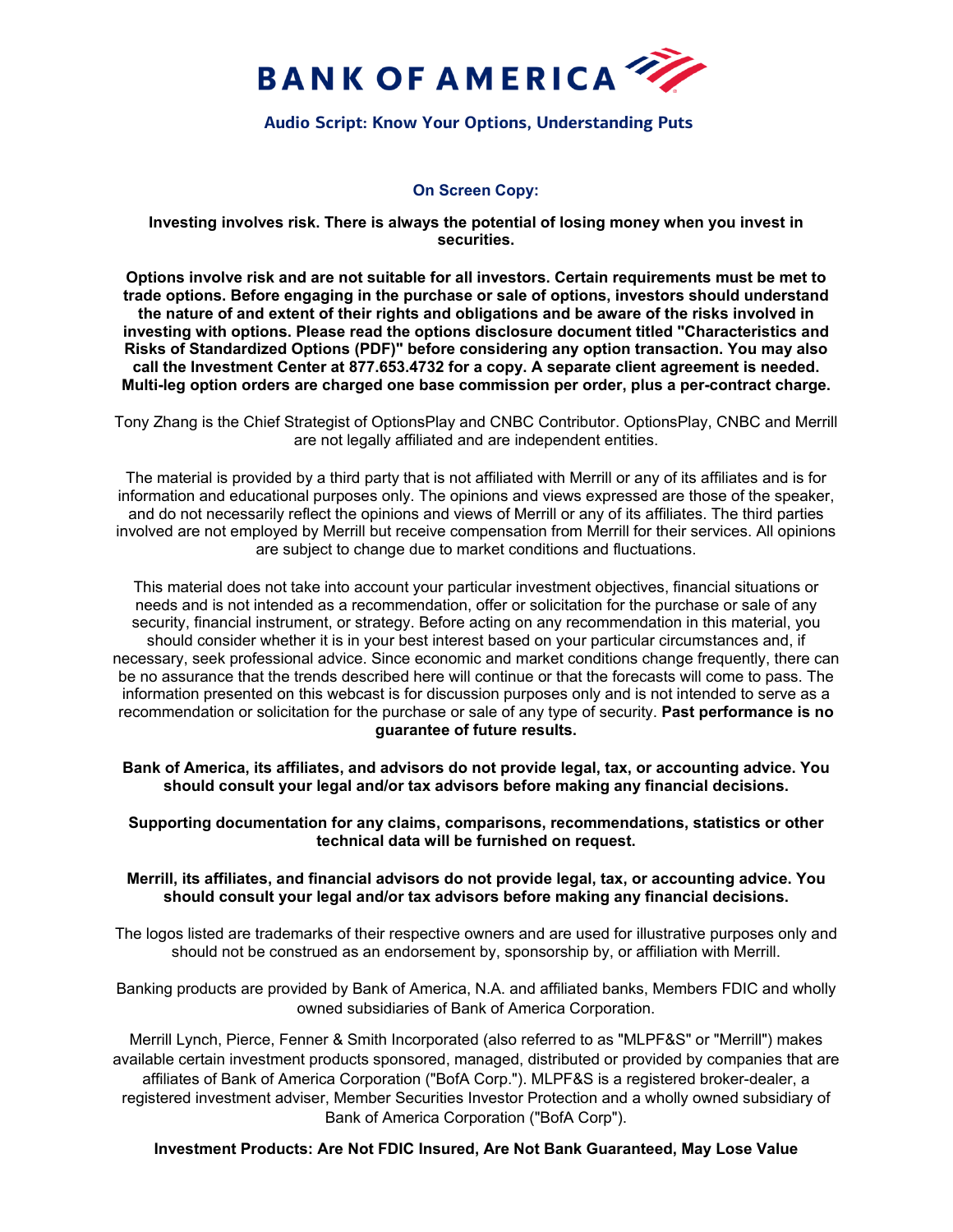#### **Audio Script:**

Options can provide investors with the flexibility to capitalize on any market outlook. In our previous session, you should have a foundational understanding of call options. In today's session, we will expand on the understanding of options and explore the difference between buying and selling a put option contract. Our goal is to help investors understand the motivations behind buying versus selling, and when they might be considered.

Before we get started, please take a moment and read through and be aware of the following disclosures. Options involve risk and are not for everyone and require a separate application and approval. Every example we use does not include any commissions or fees. We are not recommending that you trade options or use any kind of specific options strategy. However, we are recommending that you get yourself educated. So it is important to read the options disclosure document titled characteristics and risks of standardized options. You can find a link to this document in the disclosure section at the bottom of the page. You can also contact Merrill if you have any questions on this information, or anything else we cover today.

To help investors understand buying and selling put options, we will start with a review of put option contracts and the difference between a call and put contract. We will then take a deep dive into an example where we compare the two sides of a put contract as the stock moves higher and lower. And lastly, reviewing the potential outcomes of a put option is critical to understanding the risks and rewards of each side of the trade. Let's get started.

Let's start off by taking a quick review of an options contract. A topic that we covered during our introduction to options pricing video, which you can review. While we will not cover call options. In today's video, I will provide a brief introduction to help investors understand call option contracts. As we covered call options in a previous session that you can view in this video series. The option is issued as a call or a put, which informs us if the option contains the right to buy or sell. A put option represents the right to sell. If this example were a call, the contract would represent the right to buy 100 shares of XYZ at any time up until March 24th. For a put option, it is just the opposite. A put option represents the right to sell. If this example were a put, the contract would represent the right to sell 100 shares of XYZ at any time up until March 24th. An option contract can be executed upon, meaning the put holder who has the right to sell, can sell the underlying shares at the strike price, and the call holder who has the right to buy, can buy the underlying security at the strike price. This process is called exercising. The option contract can also expire worthless, which occurs when it no longer holds any value. We will review an example of this during the potential outcomes section. So it's important for investors to understand that each option contract is standardized, which is what allows it to be readily bought and sold on an exchange or traded if a market exists. Option settle in American or European style. The style represents when the contracts can be exercised. American style contracts can be exercised at any time, and European only at expiration. We will cover this in detail in a later video exploring index options. For now, we will focus on equity options which settle which shares of the underlying security, and can be exercised at any time up until expiration. The price at which an option is traded is called the premium which is represented on a per share basis. From here on forward, we're going to take a deeper dive into understanding the buyer and seller of put options.

In order to better understand the outcomes of a put option for both the buyer and seller, we're going to use various scenarios to analyze the trade. We will start with stock XYZ that is currently trading for \$100 per share. We will then analyze an option on stock XYZ with a strike price of \$100 per share that expires in 30 days with the premium of \$4 per share. The put buyer in this example has the right to sell 100 shares of XYZ at \$100 per share any time during the next 30 days. A put buyer enters into this contract with a bearish view on XYZ and has paid the seller \$4 per share for this right or a \$400 debit per contract. On the other side, the put seller has the obligation to buy 100 shares of XYZ at \$100 per share. If and when the buyer chooses to exercise their right over the next 30 days. A put seller enters this contract with a neutral or bullish view on XYZ and collects the \$4 per share for this obligation, or \$400 credit per contract.

Before we move into the risks and rewards, let's focus on the put seller for a moment. For the duration of the contract, the put purchaser owns the right to sell the shares at the stock price at any time. When they choose to execute upon the terms of the contract, a short put holder of the same contract will need to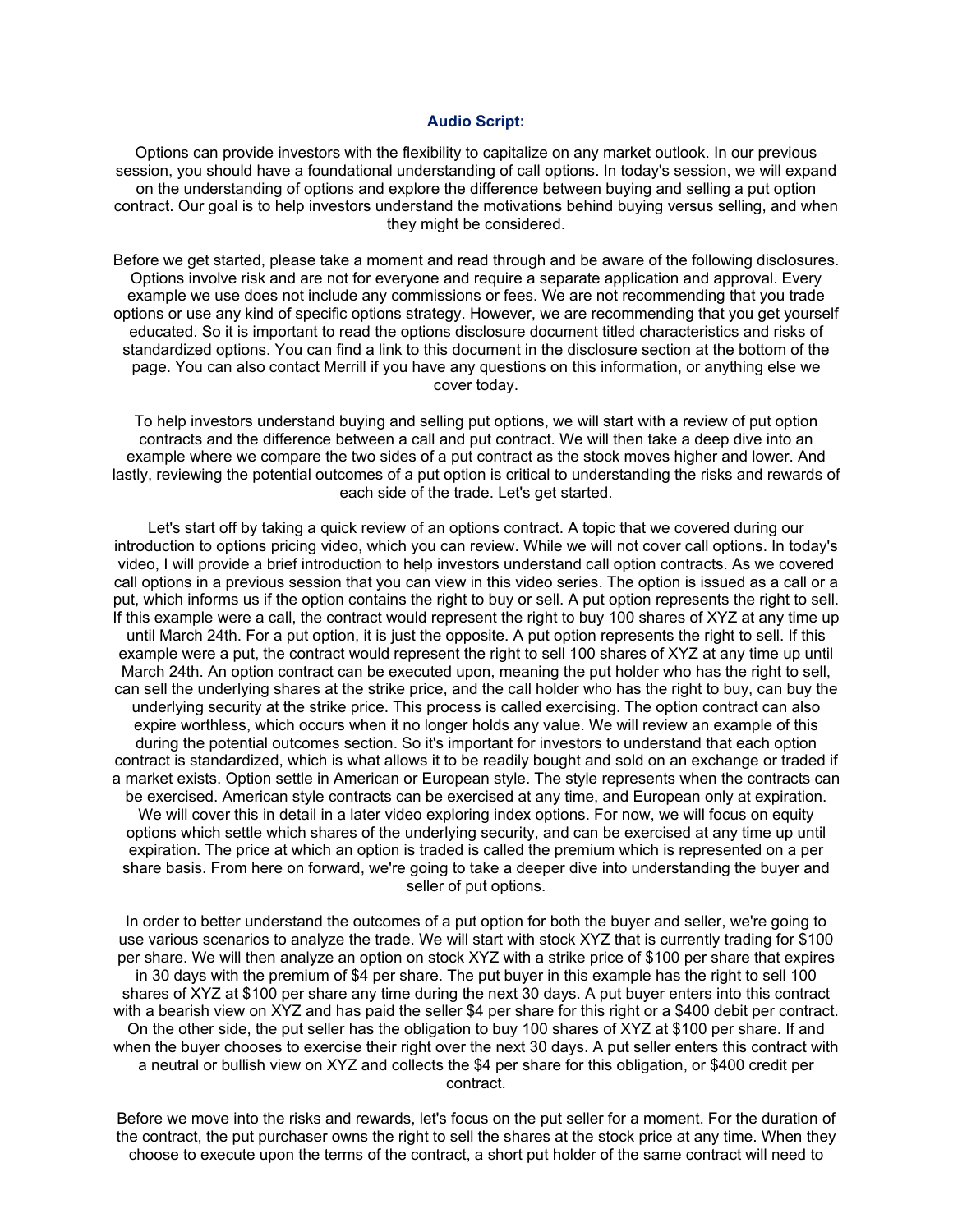fulfill the obligation for the duration of the contract, the put purchaser owns the right to sell the shares at the strike price at any time. When they choose to execute upon the terms of the contract, a short put holder of the same contract will need to fulfill the obligation. This is called exercise and assignment. In order for the seller to meet the obligation, they will need to purchase the shares. Normally the option is only exercised if the underlying stock has declined in value upon assignment. The short option writer will take ownership of the shares. A short put holder can face substantial risk if the stock was to decline to \$0. A short put that is covered by cash to purchase the stock at the strike price is called a cash secured put the maximum loss is limited, but can be very substantial as the stock can decline to \$0. And we will take a deeper dive into this strategy in a later video. A short put that is not covered by the full cash amount to purchase the underlying stock is called a naked put. The maximum loss is also limited, but can be very substantial as the stock can decline to zero. Additionally, this strategy will require margin to enter the position and subject to margin calls. If the stock is to decline significantly. We will dive deeper into the options strategies in later webinars in this series, we want you to focus on the conceptual understanding of put options from the buyers and sellers perspective in this webinar to understand the outcomes after buying and selling a put option. Let's look at a visual of both strategies and the possible outcomes.

Understanding the difference between buying and selling an option may feel complicated at first. So I've assembled a quick visual to provide some context around the specific example we will explore today. On the left, we have the visual of a payoff graph for long put option. This is what the put buyer should expect based on the change in the price of XYZ stock. The important aspect to understand is that buying a put option is a bearish strategy that has limited risk, but requires a significant decline in stock XYZ in order to overcome the breakeven cost of the option to profit. On the right we have a visual of the payoff graph for a short put option. What the put seller should expect based on the change in the price of XYZ stock. The important aspect to understand with selling a put option is that it's a neutral to bullish strategy with limited reward and a substantial loss potential if stock XYZ is to decline to \$0. To understand how these payoff graphs are created, let's take a deeper dive into the various outcomes for a put options trade.

In order to assess the motivations of buying or selling a put option, let's fast forward a put option to the expiration date for three different outcomes and see how each side performs. In our example, a put option is traded between the buyer and seller on stock XYZ, when it was trading at \$100 per share. One contract of a put option on stock XYZ with the strike price of \$100 per share expiring in 30 days is traded for \$4 per share. In this example, the buyer pays \$4 per share for the put option to the seller. As we fast forward to the expiration date of the option. In our first example, we will assume that stock XYZ does not move higher or lower, and simply settles at exactly \$100 a share 30 days later at expiration. At expiration, the value of an option is equal to the intrinsic value of the option. In this case, if XYZ is at \$100 per share, the put option is worthless, with an intrinsic value of \$0. This is because of put option that provides the buyer the right to sell the stock XYZ at \$100 per share, when the investor can sell the stock on the open market for the same price, does not have any value. For the put option buyer. When the option expires worthless, the \$4 Premium that was paid to enter the contract is lost, and the trade results in a \$400 per contract loss. On the other side of the transaction, the \$4 Premium that was collected by the seller is kept in the trade results in a \$400 profit per contract. It is important to understand that when a put option settles above the strike price at expiration, it will always have an intrinsic value of \$0. That is why these results will be identical for both parties if XYZ settles at \$100 or higher at expiration. As a reminder, on expiration, the long put holder does not have to exercise their contracts. If a market exists for the option they can sell to close the option at the market. The short put holder can also buy to close their option if a market exists to end their obligation at any time during the duration of the contract. Now with the same trade, we can build a more complete picture for understanding the motivations for buying and selling a put option by exploring a few more outcomes.

In our next scenario, we have the same trade. And we're reviewing the outcome of the put option. If stock XYZ decreases to \$96 per share at the expiration of the put contract. As in our example before, the value of an option is equal to the intrinsic value of the option at expiration. With XYZ stock trading at \$96 per share, a \$100 put option that provides the buyer the right to sell the stock at \$100 per share has an intrinsic value of \$4. This is because the put option that provides the buyer the right to sell XYZ stock at \$100 per share, when the investor can buy the stock on the open market for \$96 per share, has an intrinsic value of \$4 per share. For the put option buyer, when the option has \$4 of intrinsic value at expiration, but the buyer paid a \$4 premium to enter the put contract, the net gain on the trade is \$0. The buyer can either exercise the put option and instantly make \$4 per share in profits on XYZ to offset the \$4 Premium paid or if a market exists, potentially sell the option for \$4 at expiration to offset the \$4 paid for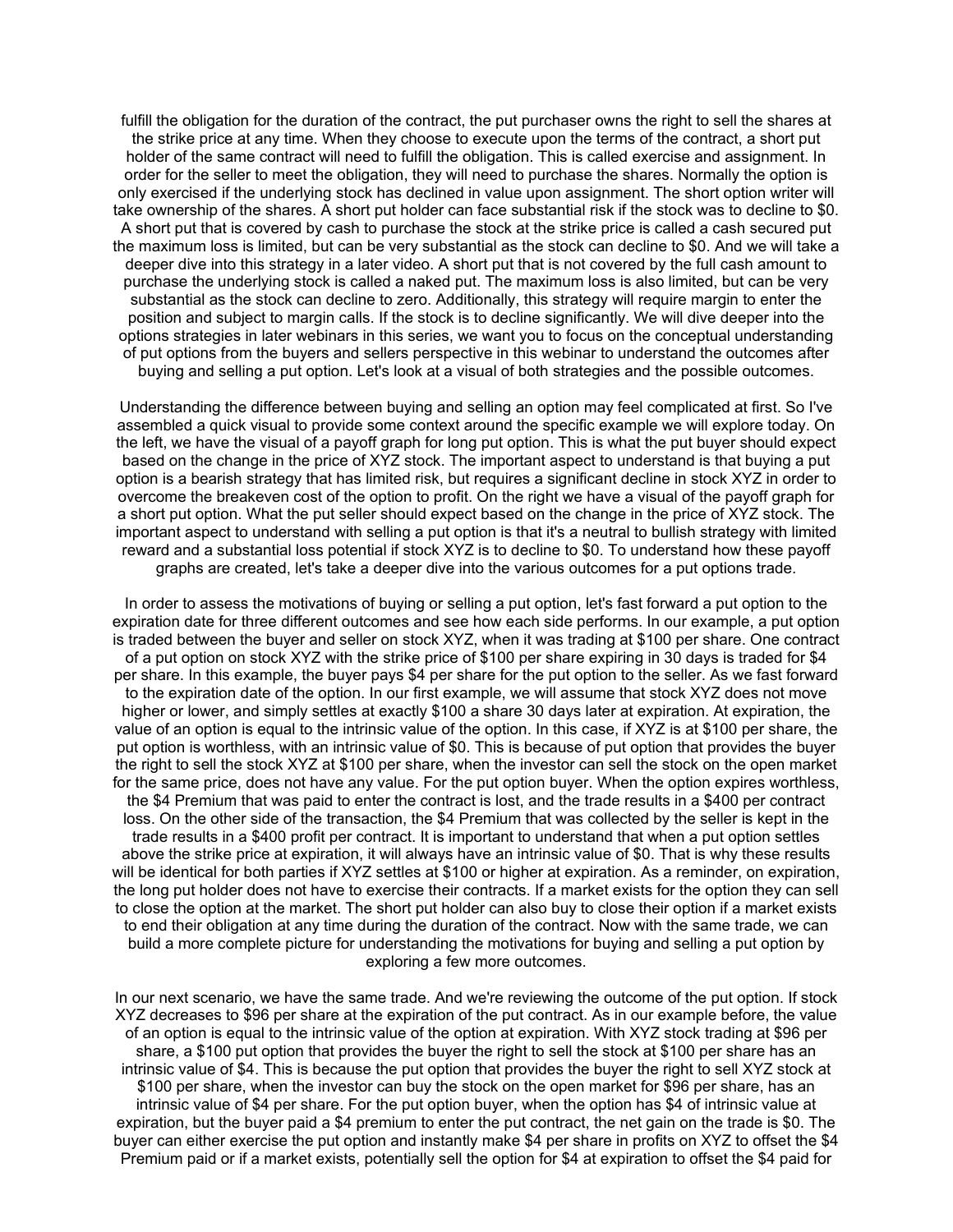the contract. On the other side of the transaction, when the put seller has the obligation to buy 100 shares of XYZ at \$100 per share, but they can only sell it on the open market for \$96, that would result in a \$4 per share loss to the put seller. However, with the \$4 that was collected to enter the put contract, the premium collected, offsets the \$4 a share loss on the put contract, resulting in a \$0 net gain for the put option seller. The seller could hold a put option to expiration, and have the put option assigned, or if a market exists, buy back the put option to close at expiration, and clear the obligation to buy XYZ stock at \$100 per share. Keep in mind, that the seller could hold a put option to expiration and have the put option assigned, or if a market exists, simply buy back the put option to close at expiration and clear the obligation to buy XYZ stock at \$100 per share. Lastly, let's explore XYZ stock moving substantially lower after the put option is traded and review the outcomes.

In our last scenario, we have the same trade, and we're reviewing the outcome of the put option if stock XYZ decreases to \$90 per share at the expiration of the put contract. As in our example before, the value of an option is equal to the intrinsic value of the option at expiration. With XYZ stock trading for \$90 per share, the \$100 put option that provides the buyer with the right to sell the stock at \$100 per share has an intrinsic value of \$10. This is because the put option that provides the buyer the right to sell the stock XYZ at \$100 per share, when the investor can buy the stock on the open market for \$90 per share, has an intrinsic value of \$10 per share. For the put buyer, when the option has \$10 of intrinsic value at expiration, but the buyer paid a \$4 premium to enter the contract, the net gain on the trade is \$6 per share, or \$600 per contract. The buyer can either exercise the put option and instantly make \$10 a share in profits on XYZ to offset the \$4 Premium paid, or if a market exists sell the option for \$10 at expiration to offset the \$4 paid for the contract. On the other side of the transaction. When the put seller has the obligation to purchase 100 shares of XYZ at \$100 per share, but can only sell it on the open market for \$90. That would result in a \$10 per share loss to the put seller. However, with the \$4 that was collected to enter the put contract, the premium collected offsets the \$10 a share loss on the put contract, resulting in a \$6 per share net loss for the put option seller. The seller could hold the put option to expiration and have the put option assigned or if a market exists, buy back the put option to close at or before expiration and clear the obligation to buy XYZ stock at \$100 per share. Once again, the seller could hold a put option to expiration and have the put option assigned or if a market exists, simply buy back the put option to close at or before expiration and clear the obligation to buy XYZ stock at \$100 per share. Now that we've reviewed the outcomes of stock XYZ with the put option that has been traded between a buyer and a seller, let's summarize the risk and rewards of both parties and discuss the motivations behind buying and selling a put option.

I've rearranged the various outcomes of stock XYZ in a table to better understand and summarize the scenarios that we explored in the previous few slides. We are analyzing a put option on stock XYZ when it was trading at \$100 per share and a put option is purchased with a \$100 strike price expiring in 30 days for \$4 a share or \$400 a contract. This trade is a bearish trade and requires the stock XYZ to move lower. For the put buyer, if stock XYZ either stays at \$100 or moves any higher, even if it were to rally indefinitely, the only risk that the put buyer experiences is a loss of \$4 a share or \$400 a contract. That is the limited risk factor that a put option buyer can achieve if stock XYZ does not move in the direction that they expect. However, if stock XYZ declines to \$96, the strategy only breaks even and the put buyer experiences no net gain or loss. Only if stock XYZ declines below \$96 at expiration, does the put buyer experience a profit. And if stock XYZ continues to move lower and lower, the profit potential for the put buyer is substantial, all the way down to zero. This asymmetrical risk to reward where the losses are limited to just \$4 per share, but the profit potential is substantial is the attractiveness that options provide for many investors. However, it's important to understand that buying a put option has a lower probability of success. Only if the stock makes a large directional move in the direction that the put buyer expected, will it result in a profit. Even a mildly bullish move may result in a small loss. On the other side, a put option is sold with a \$100 strike price expiring in 30 days for \$4 a share or \$400 a contract. This trade is neutral to bullish and requires the stock XYZ to either stay at \$100 per share or move higher at expiration. For the put seller, if stock XYZ either stays at \$100 or moves any higher, even if it were to rally indefinitely, the only net gain is \$4 a share or \$400 a contract since option selling strategies have limited gains equal to the premium collected. That is the limited reward factor that a put option seller can achieve if stock XYZ moves in the direction that is expected. However, even if the directional view on stock XYZ is incorrect, and it declines down to \$96, the strategy only breaks even and the put seller experiences no net gain or loss. Only if stock XYZ declines below \$96 at expiration, does the put seller experience a net loss on the trade. And if stock XYZ continues to move lower and lower, the risk potential for the put seller is substantial down to \$0. This asymmetrical risk to reward where the gains are limited to just \$4 per